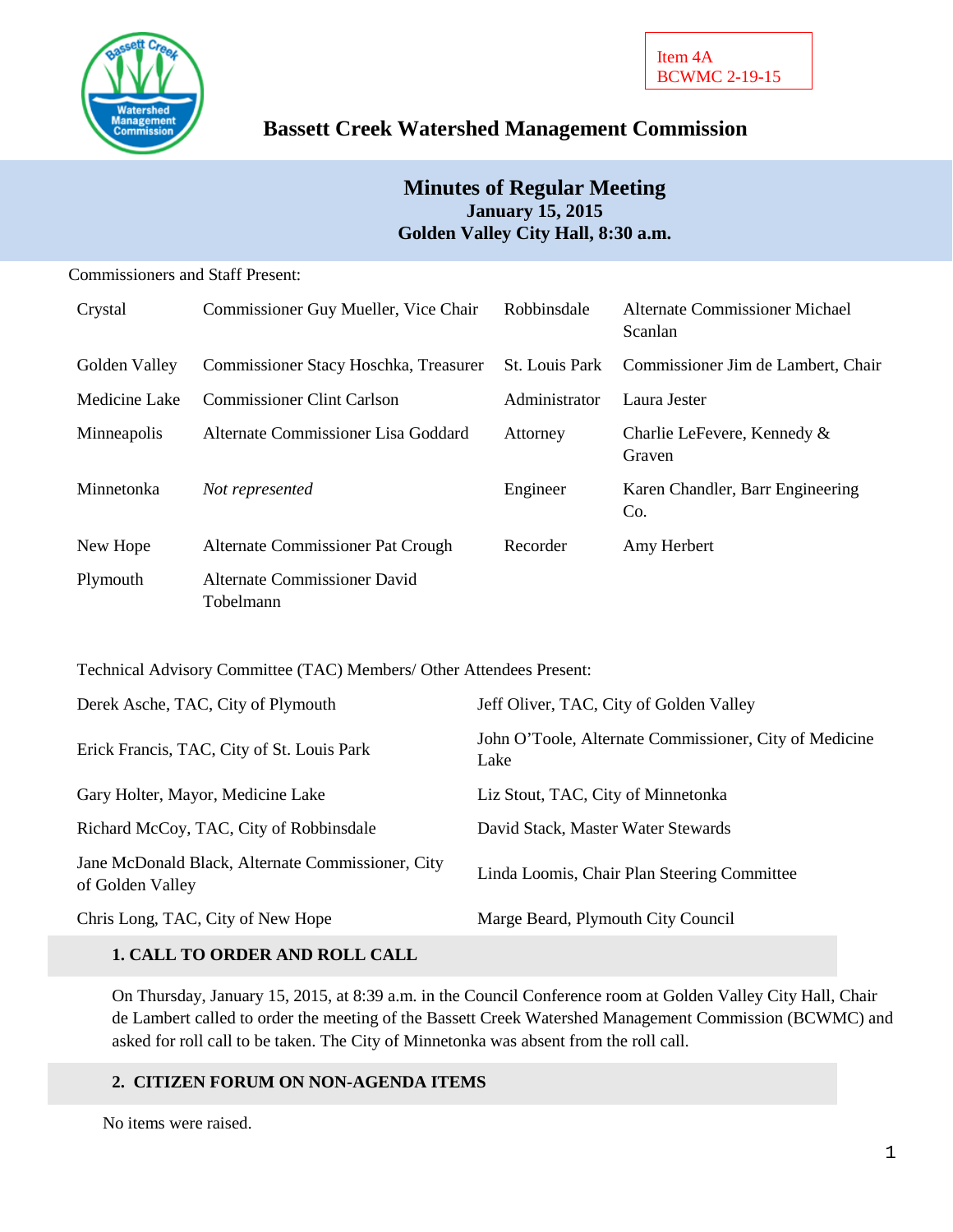#### **3. AGENDA**

Commissioner Hoschka requested the addition of a discussion of potential conflict of interest in the Winnetka Avenue project. Alternate Commissioner Goddard moved to approve the agenda as amended. Commissioner Mueller seconded the motion. Upon a vote, the motion carried 8-0 [City of Minnetonka absent from vote].

#### **4. CONSENT AGENDA**

Commissioner Mueller asked for more details on the CAMP program. Administrator Jester explained that CAMP is the Citizen-Assisted Monitoring Program, and she provided brief information about the program and the Commission's participation. Alternate Commissioner Tobelmann moved to approve the Consent Agenda. Alternate Commissioner Goddard seconded the motion. Upon a vote, the motion carried 8-0 [City of Minnetonka absent from vote].

[The following items were approved as part of the Consent Agenda: the December 18, 2014, Commission Meeting minutes, the monthly financial report, the payment of the invoices, the approval of Resolution 15-01 Approving Reimbursement to the BCWMC 2.5% of the Tax Levy Request to Hennepin County for Collection in 2014 for Administrative Expenses of the CIP Projects and Approving the Transfer of Those Funds to the BCWMC's FY2014-2015 Administrative Account, Approval of Resolution 15-02 Approving the Transfer of 2014 BCWMC Funds from its Administrative Account to its Erosion/Sediment Account (Channel Maintenance Fund) and Long-term Maintenance Account, Approval of the Proposal from MMKR to Perform the FY2014 Financial Audit, Set Public Hearing on Major Plan Amendment for the March 19, 2015, Commission Meeting, Approval of Amended Contract with Keystone Waters, LLC (Administrator), Approval of Annual Flood Control Project Inspection Report and Direction to Submit Report to Appropriate Entities, and Approval of Project Plans for 1-494 General Purpose Lane (SP 2785-330).]

The general and construction account balances reported in the Financial Report prepared for the January 15, 2015, meeting are as follows:

| <b>Checking Account Balance</b>                 | \$579,372.23       |
|-------------------------------------------------|--------------------|
| TOTAL GENERAL FUND BALANCE                      | \$579,372.23       |
| TOTAL CASH & INVESTMENTS ON-<br>HAND $(1/7/15)$ | \$3,429,158.61     |
| CIP Projects Levied – Budget Remaining          | $(\$2,698,600.87)$ |
| <b>Closed Projects Remaining Balance</b>        | \$730,557.74       |
| 2013 Anticipated Tax Levy Revenue               | \$14,954.83        |
| 2014 Anticipated Tax Levy Revenue               | \$14,395.53        |
| <b>Anticipated Closed Project Balance</b>       | \$759,908.10       |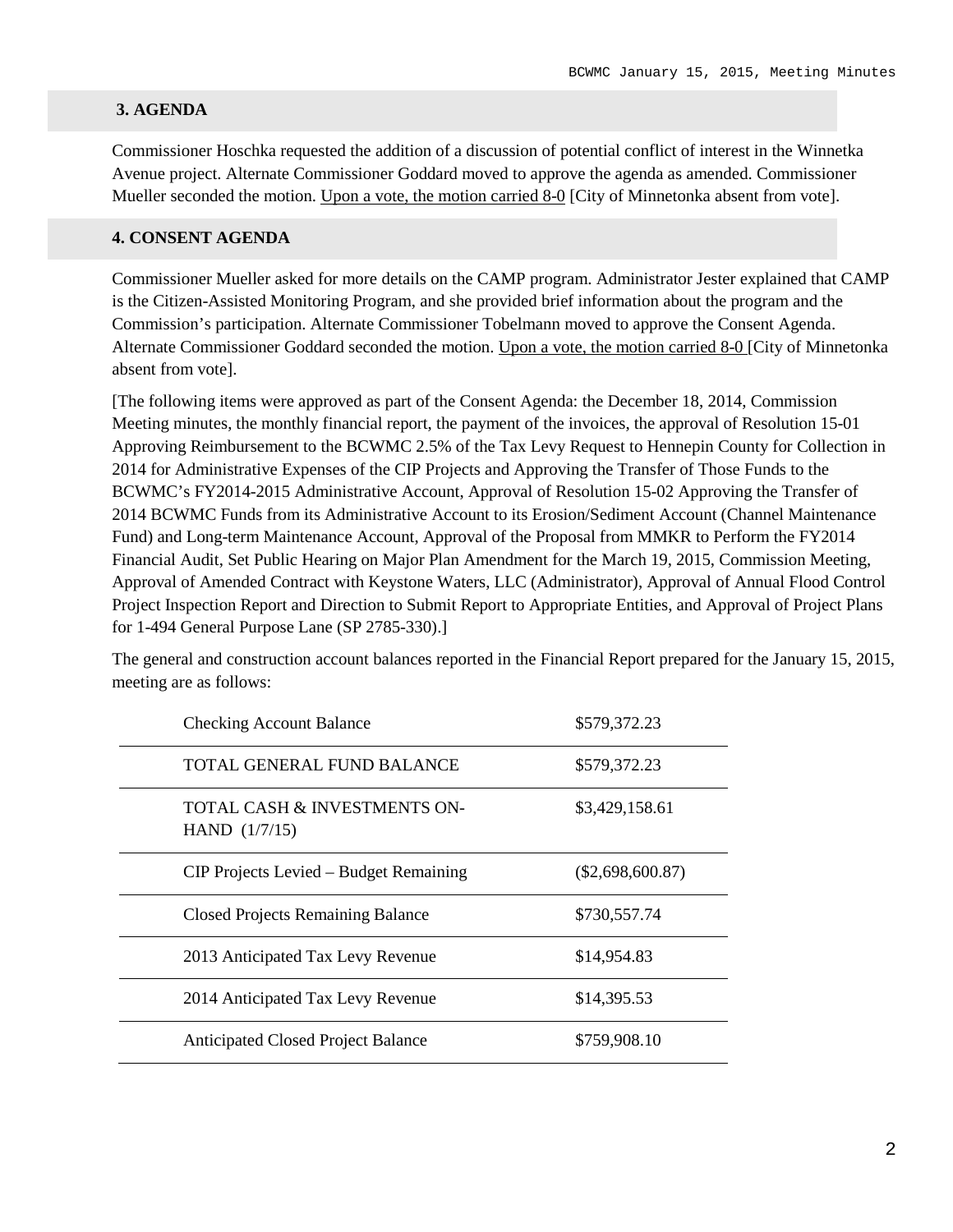#### **5. BUSINESS**

### **A. Receive Presentation on Master Water Stewards Program from Freshwater Society**

Peggy Knapp of the Freshwater Society introduced herself and described the Master Water Stewards program currently operating in the Minnehaha Creek Watershed District. She explained that it is funded by a grant through the Clean Water Land and Legacy Amendment. Ms. Knapp stated that the program is in its second year. She gave a presentation and provided information about the program noting it is a community leadership development program modeled after the Master Gardeners Program. She showed slides and described several projects completed by Master Water Steward participants.

Ms. Knapp said that by the end of next year there will be 90 people who are certified as Master Water Stewards. Ms. Knapp described the intensive education that the program provides to the volunteers who train to become Master Water Stewards (MWS). She talked about the community projects that the MWS lead and the clean water education they provide to communities. She described the program as a program by neighbors for neighbors and neighborhoods. Ms. Knapp described partnerships that that the program has with other organizations such as the City of Edina and the Friends of Diamond Lake. She explained that the program is fundraising for its initiative to develop metro-wide online curriculum, training, and continuing education for MWS. Ms. Knapp said that the initiative will cost approximately \$100,000. She reported that six watersheds have already pledged funding toward the project and said that she hopes the BCWMC will consider participating. Ms. Knapp also explained that it costs approximately \$3,000 in staff time and resources to get one MWS certified. She said that the program is developing ways that watersheds can sponsor the certification of a MWS in their watershed.

Ms. Knapp responded to questions. Alternate Commissioner Tobelmann asked if there is collaboration between the Master Water Stewards program and the Master Naturalists and commented that if not, there could be opportunities there. There was brief discussion about how many homeowners have access to grants for water quality improvement projects through watershed organizations. Administrator Jester noted the BCWMC Education Committee would be considering Commission involvement in the MWS at an upcoming meeting. Mr. Stack briefly commented on his good experience with the program.

### **B. Consider Draft Request for Proposals for Website Redesign**

Administrator Jester reminded the Commission that it budgeted \$12,000 for the website redesign in 2015. She said that to start the project process the Commission needs to send out an RFP (Request for Proposals) for the website redesign. Commissioners offered some suggestions for refining the RFP and recommendations on firms to receive the RFP. There was discussion about site maintenance required into the future. Administrator Jester asked if the Commission wants to create a new committee to work on the project or utilize an existing committee. There was discussion. The Commission agreed to designate the Education Committee to work on the project and to direct the Education Committee to bring a recommendation about the contractor to the Commission. Administrator Jester said that the Education Committee will discuss this item at its February meeting.

# **C. Discuss Template for Final Reports on CIP Projects**

Administrator Jester reminded the Commission that the report provided last month by Eric Eckman was based on a template she developed. She commented that Commissioner Welch had some suggestions for modifying the template and asked if anyone had additional feedback. Alternate Commissioner Goddard requested more detail on cost overruns. Alternate Commissioner Tobelmann asked for the report to link to relevant documents, such as the 50% and 90% project plans. There was discussion about how "actual" pollutant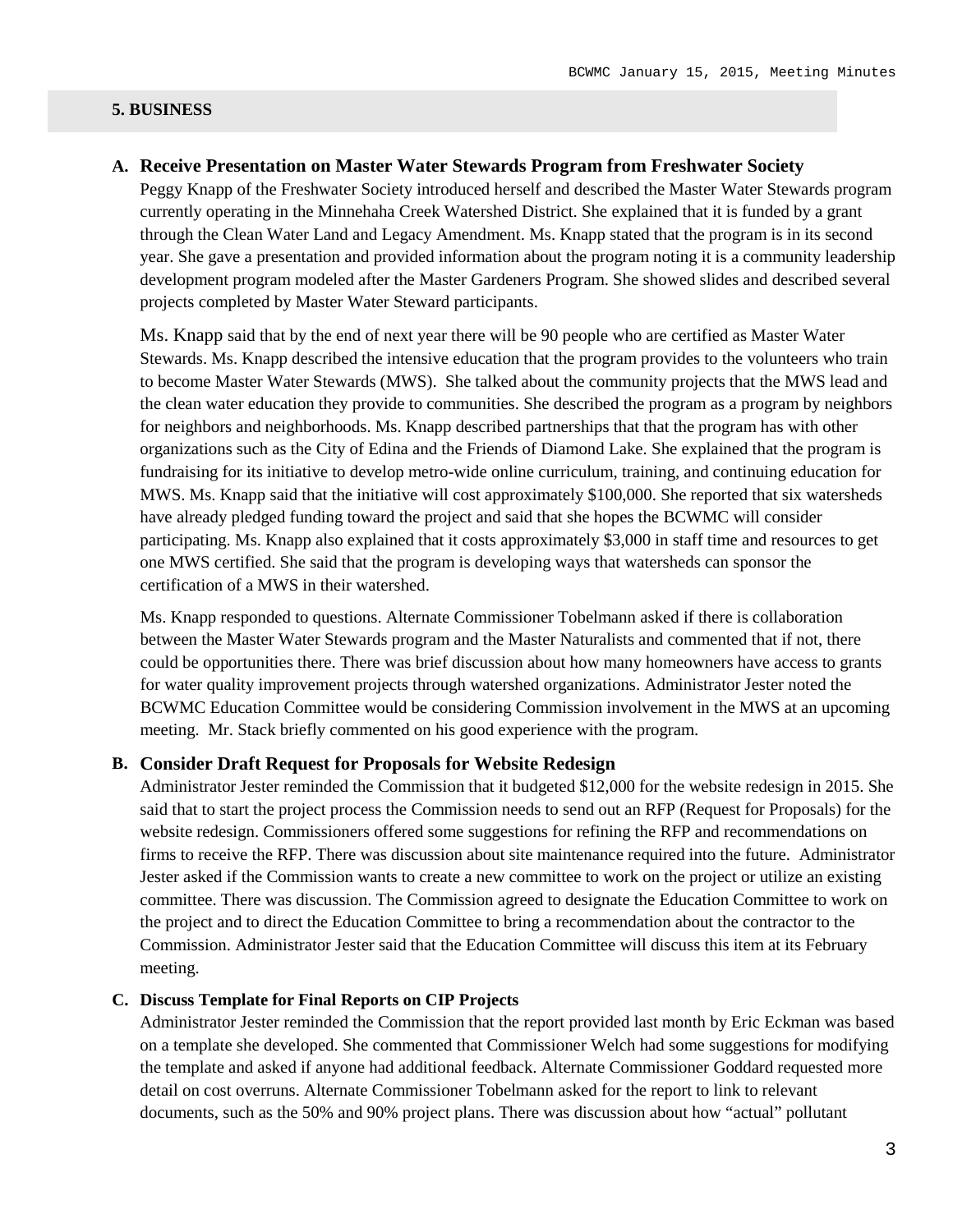removal can be calculated; it was noted monitoring data isn't necessarily collected immediately after the project and it may take years to see a difference in pollutant loads. The group noted it was important to determine how the project was built in relation to the project design. The Commission agreed that Administrator Jester would collect all input provided for modifying the template, revise the template, and provide the template to the cities.

# **D. Discuss Process for Review of Letters of Interest Proposals**

The Commission discussed possible methods for reviewing the proposals. Attorney LeFevere talked about the Data Practices Act and the Open Meeting Law and their effect on how the Commission handles data such as the letters of interest proposals. The Commission agreed that the TAC will review the letters of interest proposals for engineering services at its February 2 meeting and the Administrator will add the files to the Dropbox for TAC and Commission review or may send to only Commissioners as the proposals cannot be included in a public meeting packet.

#### **E. Receive Update on Schaper Pond Diversion Project**

Administrator Jester announced that the Minnesota Pollution Control Agency (MPCA) recently communicated its decision that the City of Golden Valley can take credit for this project as part of the wasteload allocation for the Sweeney Lake TMDL. Engineer Chandler also noted that the U.S. Army Corps of Engineers decided this project falls under a maintenance category of a general permit. Mr. Oliver stated that 90% plans should come to the Commission in February and project construction should being in April or May.

### **F. Receive Update on Draft Watershed Management Plan**

Administrator Jester reported that she has received comments from Commissioner Mueller, has heard that the Minnesota Board of Water and Soil Resources is working on its comments, and has heard that the Metropolitan Council believes it will not have any significant comments on the Plan.

#### **G. Potential of Conflict of Interest in Winnetka Avenue Project**

Mr. Oliver described the project and its goal to reduce flooding at the DeCola ponds area. He showed a map of the area, noting that 41 properties are at risk of flooding. He reported that there is an opportunity in this project for the City of Golden Valley to construct additional flood storage. Mr. Oliver explained that Barr Engineering has done the bulk of the project's Phase 1 and Phase 2 studies. He said the City of Golden Valley is interested in having Barr Engineering do the design for the flood storage project because of its knowledge and familiarity with the project. Mr. Oliver explained that there is a potential for conflict of interest due to a possible circumstance where Barr Engineering would be reviewing its own design of the erosion and sediment control plan on behalf of the BCWMC. He proposed that City staff design that portion of the project and Barr Engineering reviews it on behalf of the BCWMC.

There was discussion of this proposal and of other ways that the design and review could be handled. Alternate Commissioner Crough moved to approve that the City of Golden Valley design the erosion and sediment control plan and Barr Engineering review the plan on behalf of the Commission. Commissioner Hoschka seconded the motion. Upon a vote, the motion carried 8-0 [City of Minnetonka absent from vote].

# **6. COMMUNICATIONS**

# **A. Administrator:**

**i.** Administrator Jester reminded the Commission that she is collecting the annual Conflict of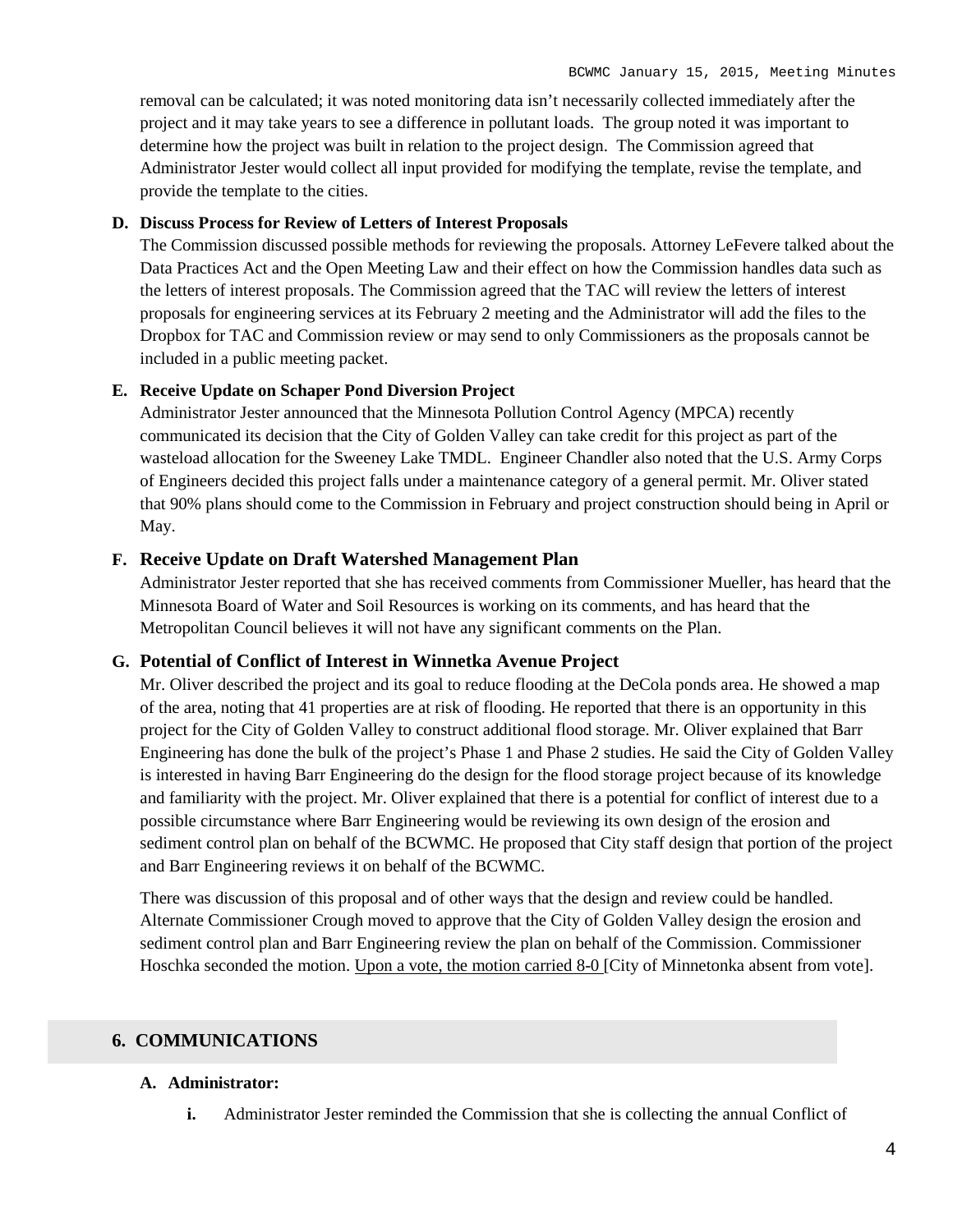Interest forms from Commissioners.

- **ii.** Administrator Jester announced the upcoming Mississippi River Forum on chlorides.
- **iii.** Administrator Jester requested that the Commission members think about Commission officer and Committee roles since the February meeting is the annual organizational meeting and is when the appointments are made.
- **iv.** Administrator Jester announced that she plans to attend a webinar next week on the topic of communicating the value of water.

#### **B. Chair:**

- **i.** Chair de Lambert reminded the Commission to think about roles as Commission officers and committee members and to be prepared at the next meeting to designate officers and committee members.
- **ii.** Chair de Lambert welcomed Mike Scanlan, the new BCWMC Alternate Commissioner for the City of Robbinsdale and Gary Holter, the incoming BCWMC Alternate Commissioner for the City of Medicine Lake.

### **C. Commissioners:**

- **i.** Commissioner Carlson announced that the City of Medicine Lake is committed to this organization, to participating in it, and to making it a better organization. He said that the City of Medicine Lake has approved a budget for engineering services.
- **ii.** Alternate Commissioner Jane McDonald Black reported on the Metro Blue Line Station Forum. Mr. Oliver added that the station project is in the plan development phase and is not an engineering effort yet. He said that the technical work and reviews will be done in the future.
- **iii.** Commissioner Hoschka talked about the open house held by the City of Golden Valley for the 2015 Bassett Creek streambank restoration project. Mr. Oliver provided more details and mentioned the open house was attended by approximately two dozen residents. Commissioner Mueller said that he attended the open house.
- **iv.** Commissioner Tobelmann reported that he will be attending the February 5<sup>th</sup> Road Salt Symposium at the Minnesota Landscape Arboretum.
- **v.** Alternate Commissioner Goddard reported that construction work has begun on the Main Stem restoration project and she reported on the Theodore Wirth Park project.

#### **D. TAC Members:**

- **i.** Mr. Asche announced that the Plymouth Environmental Quality Committee recently met and will have a few comments on the Commission's draft Plan.
- ii. Mr. Asche announced that there will be a public open house on January 29<sup>th</sup> at 7 p.m. at Plymouth City Hall about the Four Seasons Area Water Quality Project (now named by the city as the Northwood Lake project).

#### **E. Committees:**

**i.** Commissioner Mueller requested that commissioners and staff complete the staff evaluation surveys and said that that the Administrative Services Committee will review results at its next meeting.